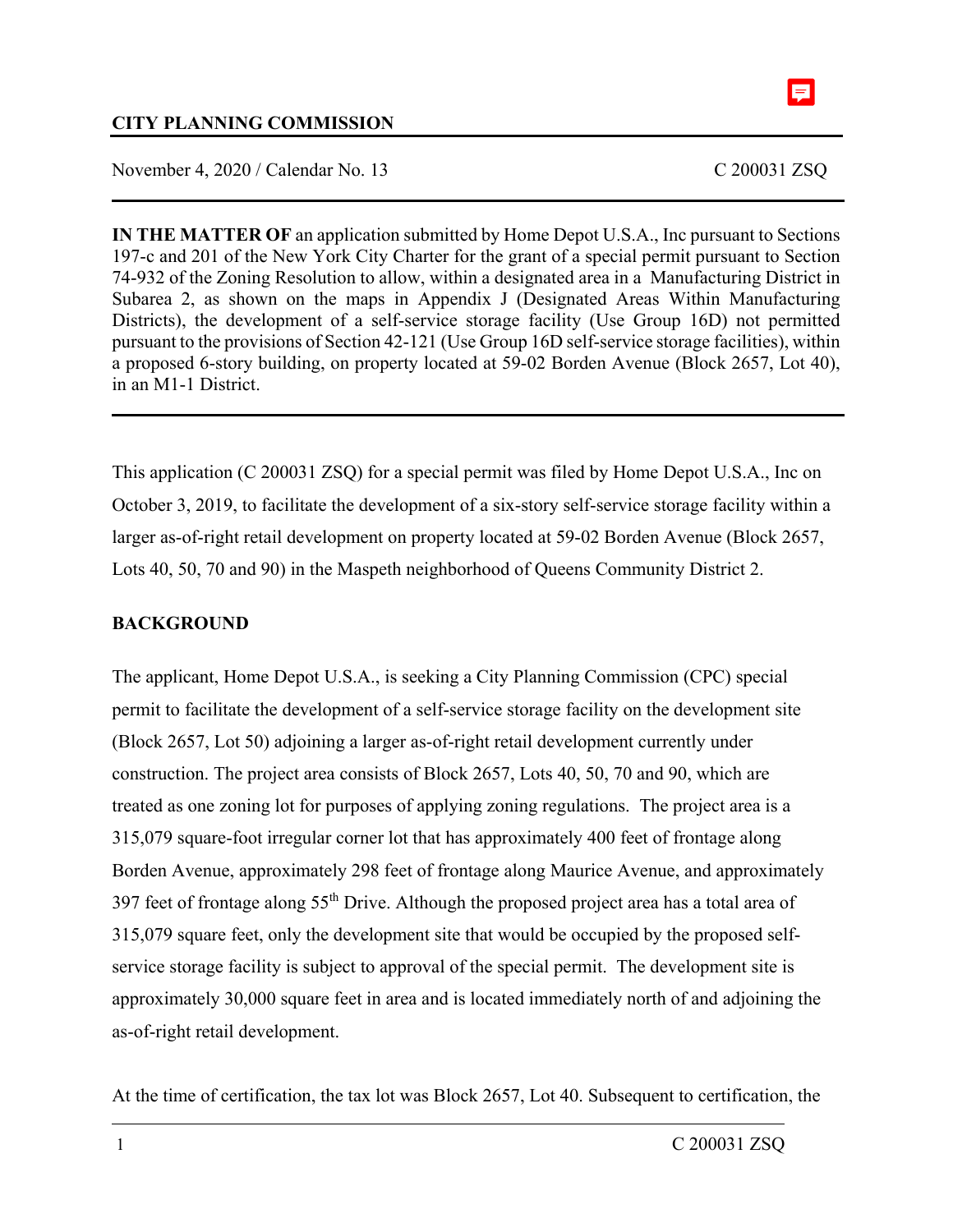property was subdivided into Block 2657, Lots 40, 50, 70 and 90, and Lot 50 was assigned the address 59-20 Borden Avenue. On September 18, 2020, the applicant submitted a revised application to update the Block and Lot numbers to match the tax lots.

The project area was zoned M1-1 upon the establishment of the Zoning Resolution (ZR) in 1961. M1-1 districts are manufacturing zoning districts that allow commercial and light industrial uses with a maximum permitted floor area ratio (FAR) of 1.0. Requirements for parking and loading berths vary with type of use. For manufacturing or semi-industrial uses, one parking space is required per 1,000 square feet of floor area, or one per three employees, whichever requires a larger number of spaces. On December 19, 2017 the New York City Council adopted the Self Storage Text Amendment (N 170425A ZRY), which established a requirement for a special permit to develop new self-service storage facilities in designated M1 zoning districts. The project area is located within the Queens designated area of "Maspeth, Map 2, Subarea 2," as mapped in Appendix J of the ZR, in which self-service storage facilities are not an as-of-right use but are subject to a CPC special permit pursuant to Section 74-932 (Self-service storage facility in designated areas within Manufacturing Districts). Unlike designated areas in Subarea 1 where self-service storage facilities are permitted as-ofright, development of such facilities in locations within Subarea 2 requires a special permit pursuant to ZR Section 74-932. The project area is also located within the Maspeth Industrial Business Zone (IBZ).

The project area is currently vacant. It was previously occupied by an approximately 202,050 square foot Coca-Cola warehouse and bottling facility built in 1959. The applicant acquired the site on September 8, 2017 and, upon the subsequent departure of Coca-Cola, demolished the facility in 2019 and filed permits at the Department of Buildings (DOB) for a three-building, as-of-right retail development, anchored by a 134,230-square foot Home Depot hardware store, located immediately south of and adjoining the site of the proposed self-storage facility. Construction of the Home Depot was underway at the time that this application was certified on December 2, 2019, while permits were still pending for two smaller detached retail buildings, of 8,224 square feet and 12,400 square feet, respectively.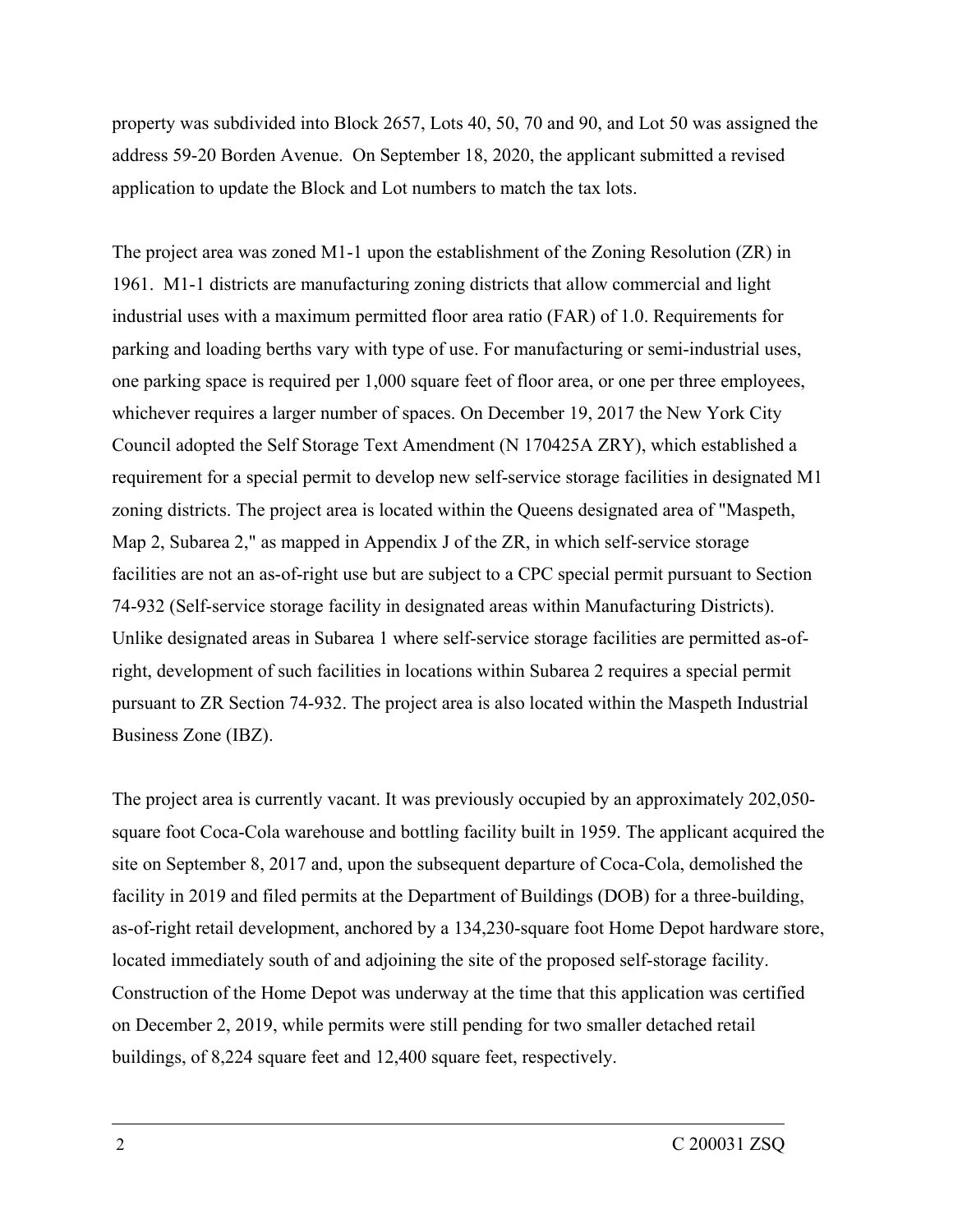The surrounding area is predominantly characterized by one- and two-story industrial and commercial buildings, with low-density residential uses located to the east. Industrial uses include several transportation, distribution, supply, automotive-related and construction-related businesses. Several restaurants, retail and wholesale businesses, and one transient hotel are within 600 feet of the proposed development. The project area is located adjacent to and directly south of Borden Avenue, a designated truck route, which runs parallel to an elevated portion of the Queens Midtown Expressway, a major east-west limited access highway. All of the streets that surround Block 2657 are designated truck routes, including the Expressway, Maurice Avenue, 55<sup>th</sup> Drive and 58<sup>th</sup> Street. The project area is served by the Q39 and Q67 bus routes, both of which have multiple stops along 58<sup>th</sup> Street and Maurice Avenue.

The proposed action is sought to facilitate the development of a six-story self-service storage facility located at the northern portion of the project area fronting Borden Avenue. The proposed facility would contain approximately 136,853 zoning square feet (0.43 FAR). The self-service storage units are proposed to be used by small businesses and residents from the surrounding area, including contractors who would use the self-service storage facility to store tools and construction materials.

The building would be set back at varying lengths, between approximately 20 to 22 feet from Borden Avenue, and would rise to a maximum building height of 64 feet. Three required accessory parking spaces and four required loading berths would be provided and accessed by two new 30-foot-wide curb cuts on Borden Avenue. These parking spaces would be intended for use by employees and customers of the self-service storage facility. A continuous private pedestrian sidewalk is proposed to connect the proposed self-service storage facility and the adjoining Home Depot. This is intended to allow customers of the Home Depot to deliver materials in a safe, efficient manner to their respective compartments at the self-service storage facility. An additional 25-foot-wide new curb cut at Borden Avenue is also proposed for vehicular access and egress to the as-of-right retail development south and adjoining the selfservice storage facility. Two additional 30-foot-wide curb cuts would provide access to all of the as-of-right retail buildings at Maurice Avenue and 55<sup>th</sup> Drive.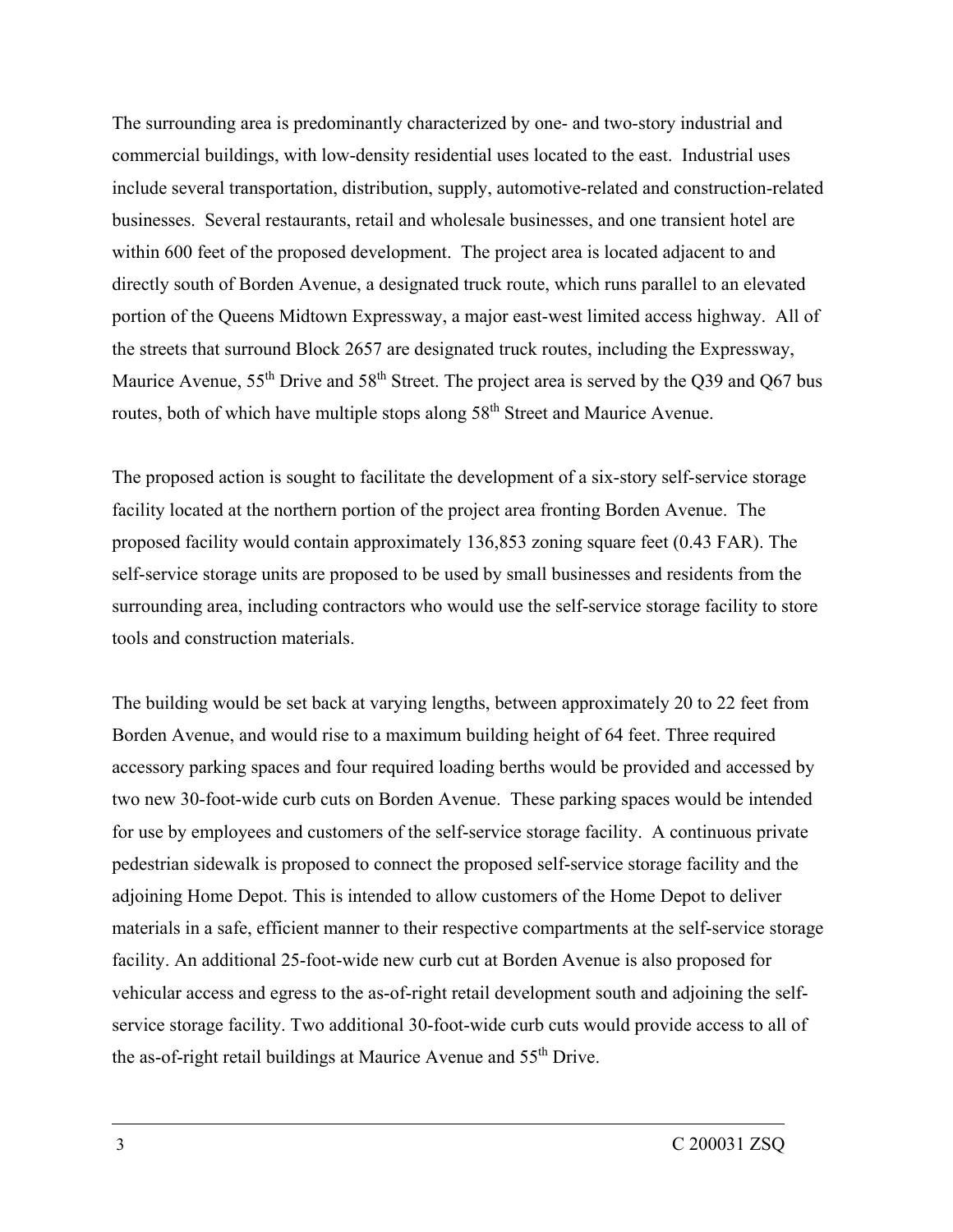A total of 517 required parking spaces, located at-grade and on the roof of the Home Depot, are accessory to the Home Depot and the two retail buildings. The smaller buildings would have access to the at-grade accessory parking spaces. None of the retail uses or parking proposed are subject to approvals from the City Planning Commission.

### **ENVIRONMENTAL REVIEW**

This application (C 200031 ZSQ) was reviewed pursuant to the New York State Environmental Quality Review Act (SEQRA), and the SEQRA regulations set forth in Volume 6 of the New York Code of Rules and Regulations, Section 617.00 et seq. and the City Environmental Quality Review (CEQR) Rules of Procedure of 1991 and Executive Order No. 91 of 1977. The designated CEQR number is 19DCP219Q. The lead is the City Planning Commission.

After a study of the potential environmental impact of the proposed actions, a Negative Declaration was issued on December 2, 2019. A revised Negative Declaration was issued on November 2, 2020, that supersedes the Negative Declaration issued on December 2, 2019. This Negative Declaration includes an (E) designation to avoid the potential for significant adverse impacts related to hazardous materials (E-553). The requirements of the (E) designation are described in the Environmental Assessment Statement and Negative Declaration.

### **UNIFORM LAND USE REVIEW**

In response to the COVID-19 pandemic, the Mayor issued Emergency Executive Order No. 100 on March 16, 2020 that suspended certain time requirements relating to the Uniform Land Use Review Procedure (ULURP) and other land use processes as of March 12, 2020. The suspension included portions of sections 195, 197-c and 197-d of the New York City Charter, as well as sections of the Administrative Code and the Rules of the City of New York, pertaining to time limitations. The CPC ceased meeting immediately after issuance of the Executive Order until August 3, 2020, when the regular schedule of meetings was resumed. The ULURP time requirements suspended by Emergency Executive Order No. 100 began running on September 14, 2020.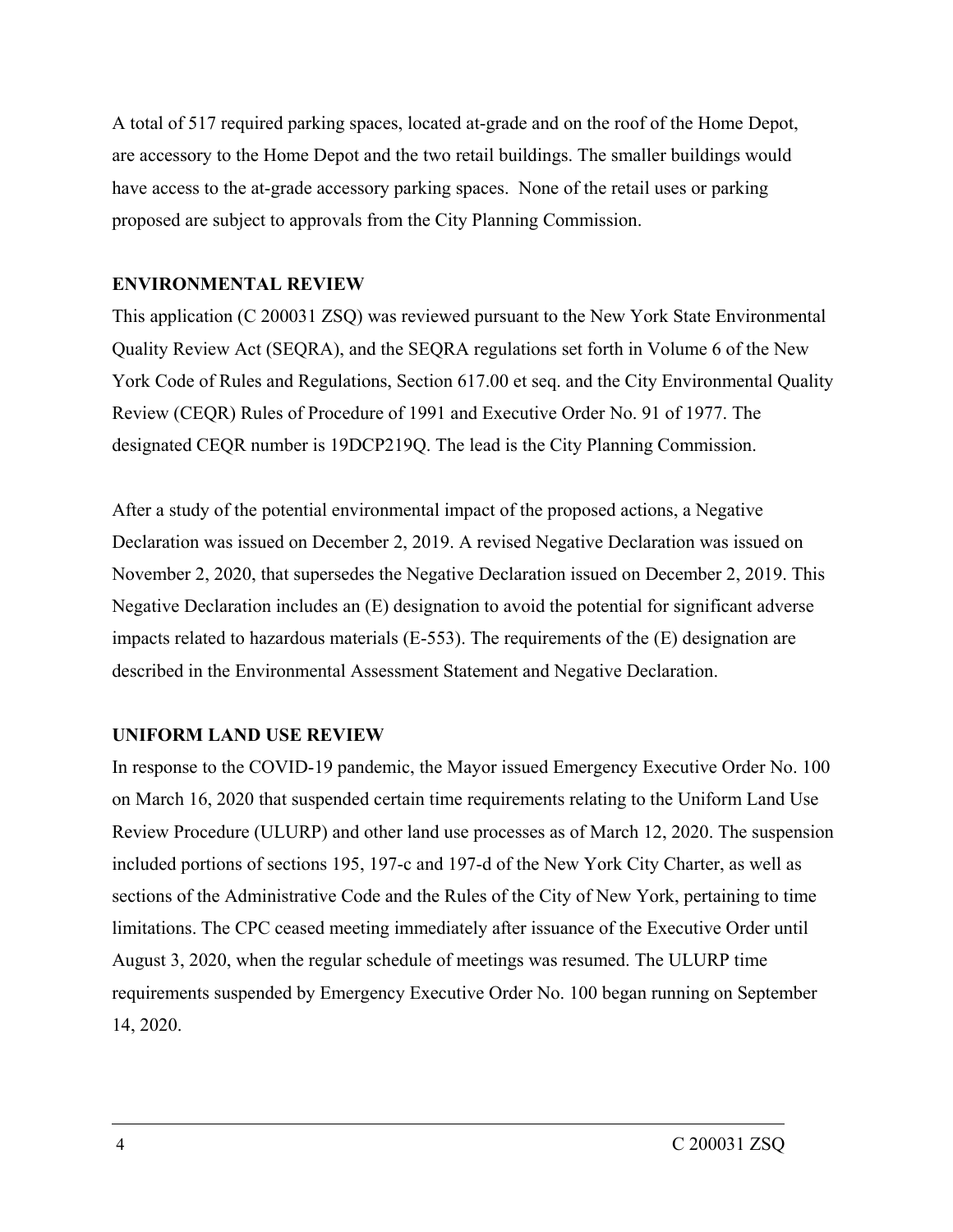This application (C 200031 ZSQ) was certified as complete by the Department of City Planning on December 2, 2019 and duly referred to Queens Community Board 2 and the Queens Borough President in accordance with Title 62 of the Rules of the City of New York, Section 2-02(b).

### **Community Board Public Hearing**

Community Board 2 held a public hearing on this application (C 200031 ZSQ) on February 6, 2020, and on that date, by a vote of 25 in favor, none opposed and none abstaining, recommended disapproval of the application with the condition that the applicant develop the two smaller detached retail buildings for industrial uses.

### **Borough President Recommendation**

The Queens Borough President held a public hearing on the application (C 200031 ZSQ) on March 12, 2020, and on that date, issued a recommendation to approve the application with the following conditions:

"The two buildings other than the Home Depot in this development should be heavily marketed to industrial users who are looking for new space;

There is a commitment to employ union labor - and the prevailing rate of wages and supplements to all workers for the construction of the self-service storage facility."

### **City Planning Commission Public Hearing**

On August 17, 2020 (Calendar No. 6), the Commission scheduled August 19, 2020 for a public hearing on this application (C 200031 ZSQ). The hearing was duly held on August 19, 2020 (Calendar No. 37). Nine speakers testified in favor of the application and seven in opposition. Seven people also electronically submitted testimony in favor of the application. Seven people electronically submitted testimony in opposition to the application.

The applicant's land use attorney described the requested action and the goals and objectives of the project. She explained that the proposed self-service storage facility would be the only facility within a one-mile radius of the project area and confirmed that a third party would own and operate the facility. A second representative of the applicant reiterated that the self-service storage would have separate ownership from the as-of-right Home Depot store. He noted that Home Depot anticipates that several small contractors will use both facilities. He referenced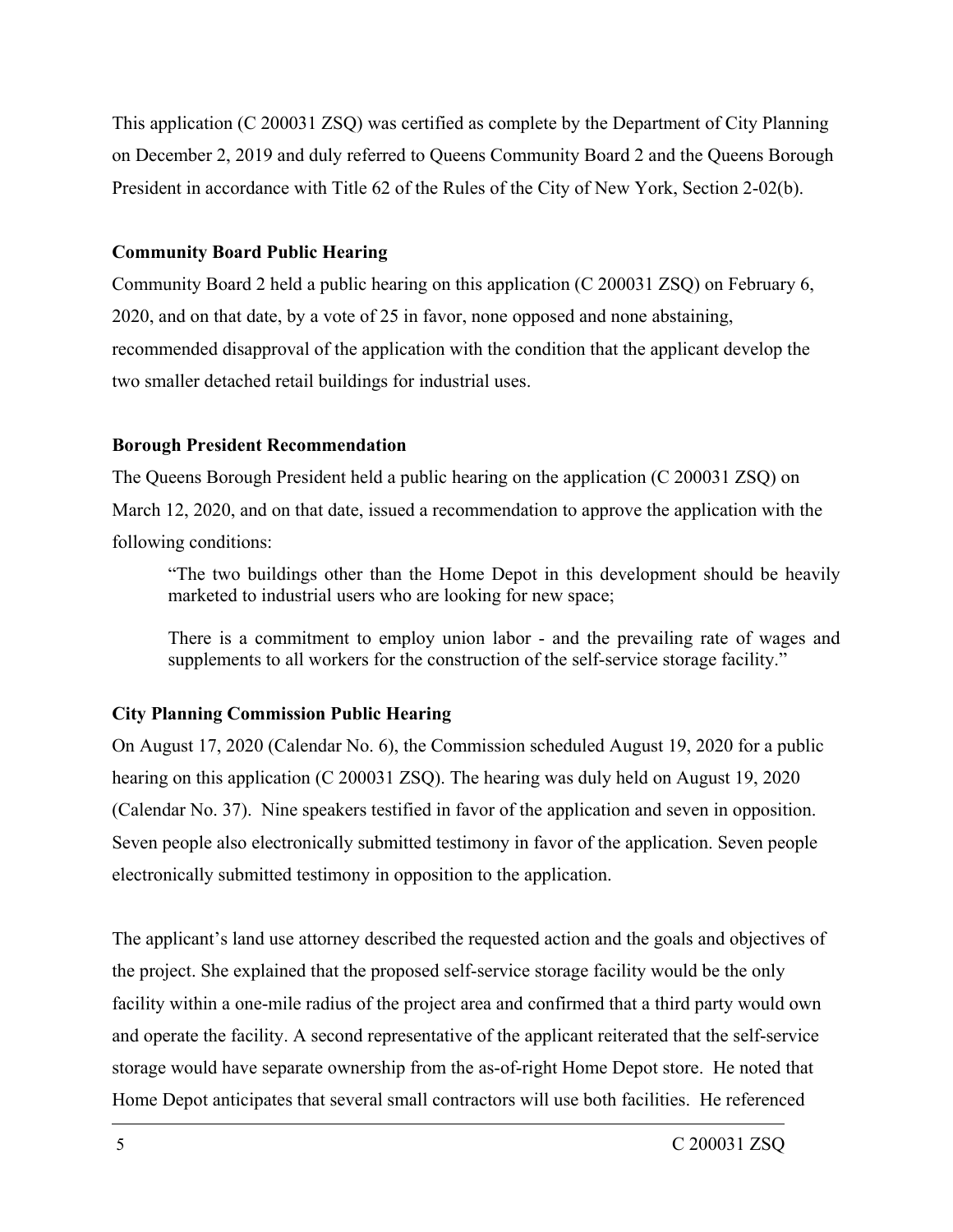another similar development in College Point, Queens that illustrates a positive relationship between a hardware store and self-service storage facility in an industrial neighborhood. Finally, the representative explained that Home Depot anticipates that small businesses, especially those in the home improvement industry, will use the self-service storage facility to keep supplies that are used on a frequent basis.

A representative of the Queens Chamber of Commerce spoke in support of the application. He reiterated the benefits of locating a self-service storage facility in close proximity to a hardware store, including the anticipated support for small local businesses.

Three speakers, including two contractors and one restaurant owner, spoke in support of the application. They attested to the anticipated benefits to their businesses, including the ability to store long-term inventory of supplies and the convenient retrieval of those supplies.

A representative of Urban Upbound, a local non-profit that specializes in workforce development, spoke in support of the application. He described the development as beneficial to the local Maspeth community and for small businesses that are unable to afford brick and mortar storefronts or industrial facilities. He explained that Urban Upbound previously provided employee recruiting services to the applicant for a different Home Depot location in Queens and has had preliminary discussions with the applicant to provide those services for the Home Depot under construction in Maspeth.

A local resident and apprentice in a local construction union spoke in support of the application, expressing her preference for union affiliated construction jobs for the proposed facility.

A representative of the State Senator who represents the  $15<sup>th</sup>$  District spoke in support of the application. He expressed the State Senator's confidence in the self-service storage facility serving as an amenity to local residents and supporting small business owners.

Four representatives of the Business Outreach Center Network, an industrial business services provider to the Maspeth IBZ, spoke in opposition. They expressed concerns that a self-service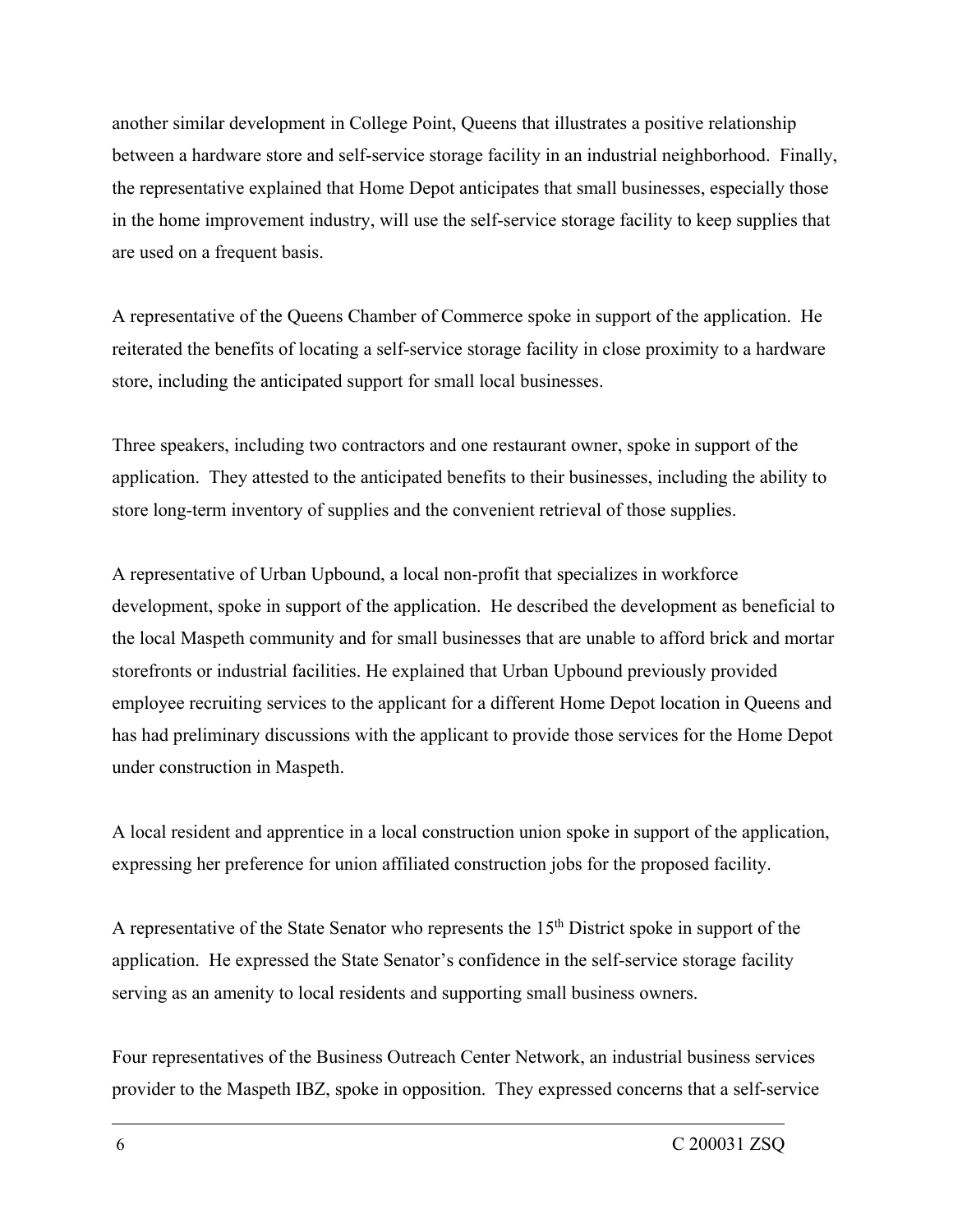storage facility was not consistent with the Maspeth IBZ, that the development site was better suited for a manufacturing use and that the application did not meet the criteria for approval. They expressed support for the facility on the condition that the applicant would limit customers only to small businesses.

A resident of the Rockaways spoke in opposition to the application.

A representative of the Association for Neighborhood and Housing Development, a non-profit economic development organization, spoke in opposition to the project. He expressed concern that the self-service storage facility would undermine industrial uses within the IBZ and also stated that the application does not meet the considerations of the special permit.

An owner of a local food supply chain distributor spoke in opposition to the application. He reiterated similar concerns of other speakers in opposition and expressed preference for his company to purchase the subject property in order to facilitate expansion of his company.

There were no other speakers, and the hearing was closed.

### **CONSIDERATION**

The Commission believes that this application for a special permit (C 200031 ZSQ), is appropriate.

The proposed special permit will facilitate the development of a six-story self-service storage facility within a larger as-of-right retail development located along 59-20 Borden Avenue. The development will include approximately 136,853 square feet of self-service storage space that adjoins a larger retail development located in the southern portion of the project area.

The Commission notes that the retail development, anchored by a large hardware and building supply store, is as-of-right and the special permit pursuant to ZR Section 74-932 to allow the self-service storage portion of the proposed development is the sole land use action requested by the applicant. Furthermore, the Commission recognizes the synergistic relationship between the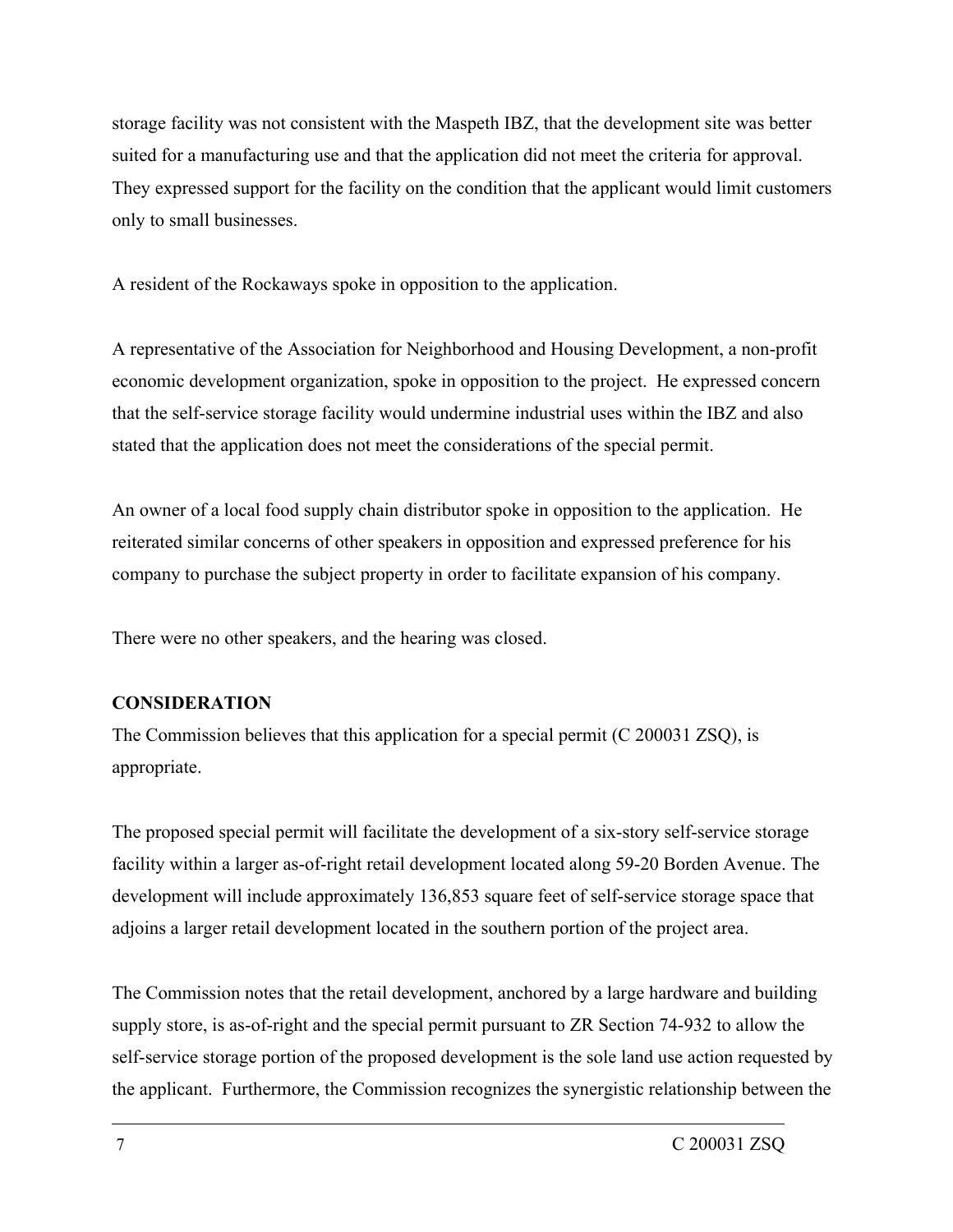hardware store and self-service storage facilities, and the resulting support of small businesses, including those in the construction industry.

The Commission may consider any of the considerations outlined in ZR Section 74-932 when determining if the site is appropriate for self-service storage use. The considerations listed are not hierarchical and can be contemplated holistically or individually by the Commission when determining the appropriateness of the use. The Commission acknowledges that in balancing among these and any other land use considerations, not all of the considerations are required to be satisfied.

The Commission notes that the construction sector has one of the largest industrial employment shares in New York City's IBZs. Furthermore, the Commission acknowledges that the Administration's *New York Works* plan established a goal of supporting 240,000 construction jobs that will provide middle-class incomes for thousands of New Yorkers. Additionally, supporting the construction industry is consistent with the administration's *10-Point Industrial Action Plan*, which identifies the need to support infrastructure and services that are critical to the City's larger economy, such as construction. The Commission notes that, in addition to noncommercial use of self-service storage facility, small businesses (including construction) are among the likely users of the proposed self-service storage facility. Small businesses frequently require small storage areas that are not otherwise available on the private market or do not have adequate storage capacity in their other facilities. This constraint is primarily due to high real estate prices in industrial and commercial zoning districts. The Commission acknowledges that self-service storage facilities have a high utilization rate among small business owners, including contractors who use these facilities to store building materials and tools. This benefit to local businesses supports the existing industrial base of the surrounding area. This support is consistent with the City's economic development objectives for those areas subject to the special permit.

The Commission is disturbed by the applicant's utter lack of effort to address concerns raised by the Commissioners regarding the considerations listed in the text of the special permit during the Commission's public hearing. The considerations listed in the zoning text form the basis for the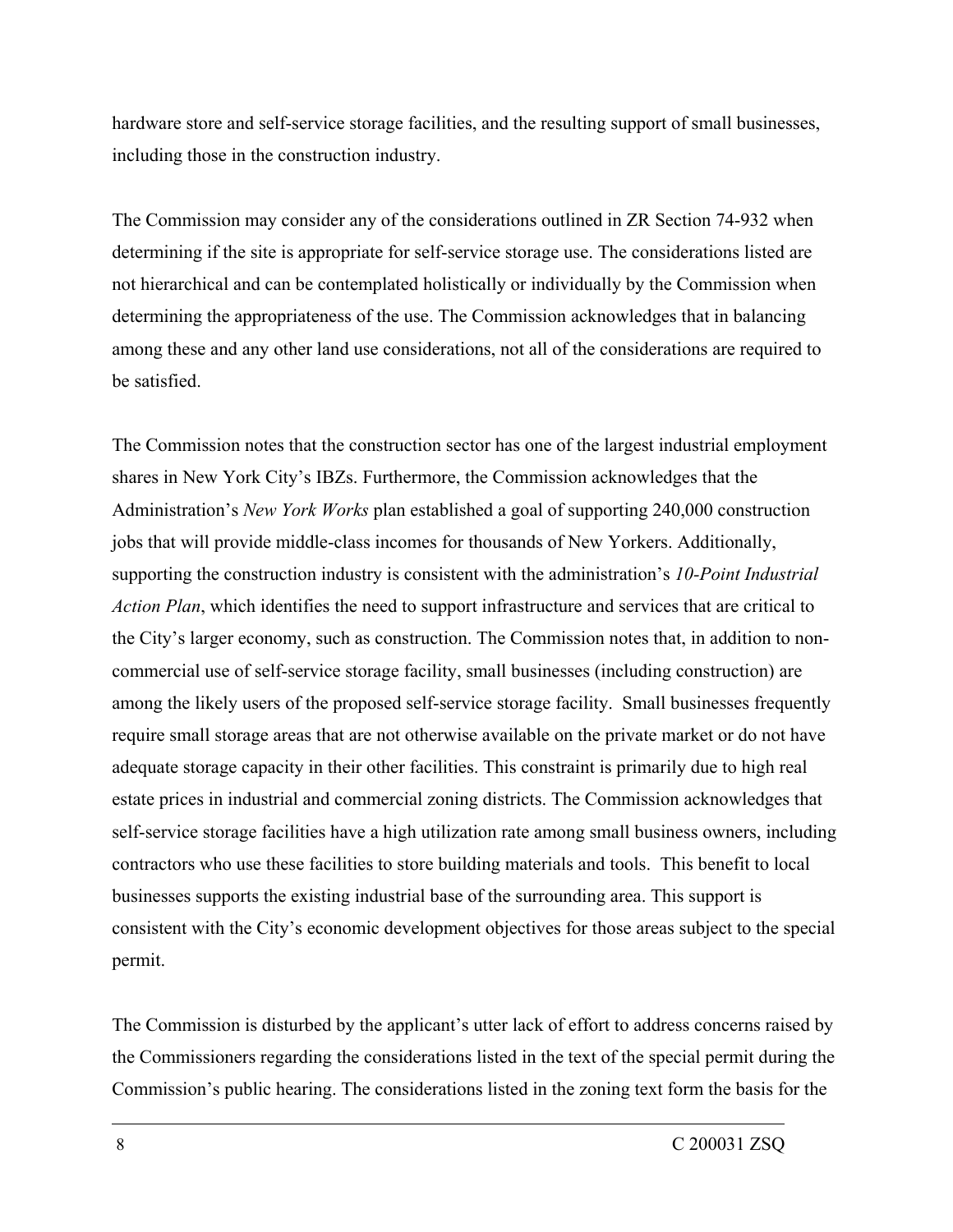decisions made by the Commission. By failing to address the Commissioners' concerns, the applicant cast serious doubt on the validity of its application.

The Commission is pleased that the anticipated owner/operator of the proposed self-service storage facility has expressed a commitment to reserve approximately 35 percent of storage space for business customers. The Commission looks favorably on the usage data provided for this owner/operator's self-service storage facility located adjacent to a large hardware store in the South Brooklyn IBZ. At this facility, approximately 57 percent of the space is rented to business tenants, including contractors, likely because of the facility's proximity to both the hardware store and construction-industry facilities. The Commission recognizes that the Maspeth IBZ has similar features and anticipates that this synergy between the hardware store and self-service storage facility will be replicated. The Commission recognizes that specifying the range and composition of the proposed facility's customer base is not within its purview. Nonetheless, the Commission urges the owner/operator to maximize use of the proposed facility by small business customers, and to also ensure a minimum utilization rate by business customers, as it has indicated it intends to do. During future review of special permits for self-service storage facilities, the Commission expects to conduct a review of such business utilization rates at comparable self-service storage facilities located in close proximity to hardware stores.

Furthermore, the Commission is pleased that the owner/operator has additionally expressed a commitment to provide 7,500 square feet of ground floor industrial space fronting Borden Avenue in its proposed self-service storage facility, configured in a way that it can be subdivided into up to three smaller industrial spaces. This industrial space represents approximately 36 percent of the ground floor. The owner/operator will also allow the industrial tenants to use the same loading area as the self-storage facility and provide an interior connection between the two uses to facilitate transport from the loading area to the industrial tenants. The Commission is further encouraged that the applicant will support the ground floor industrial tenants by providing their employees with accessory parking spaces within the as-of-right development. The Commission acknowledges that both the loading and parking requirements generated by the proposed ground floor industrial use would be waived pursuant to ZR Section 44-23 (Waiver of Requirements for Spaces Below Minimum Number).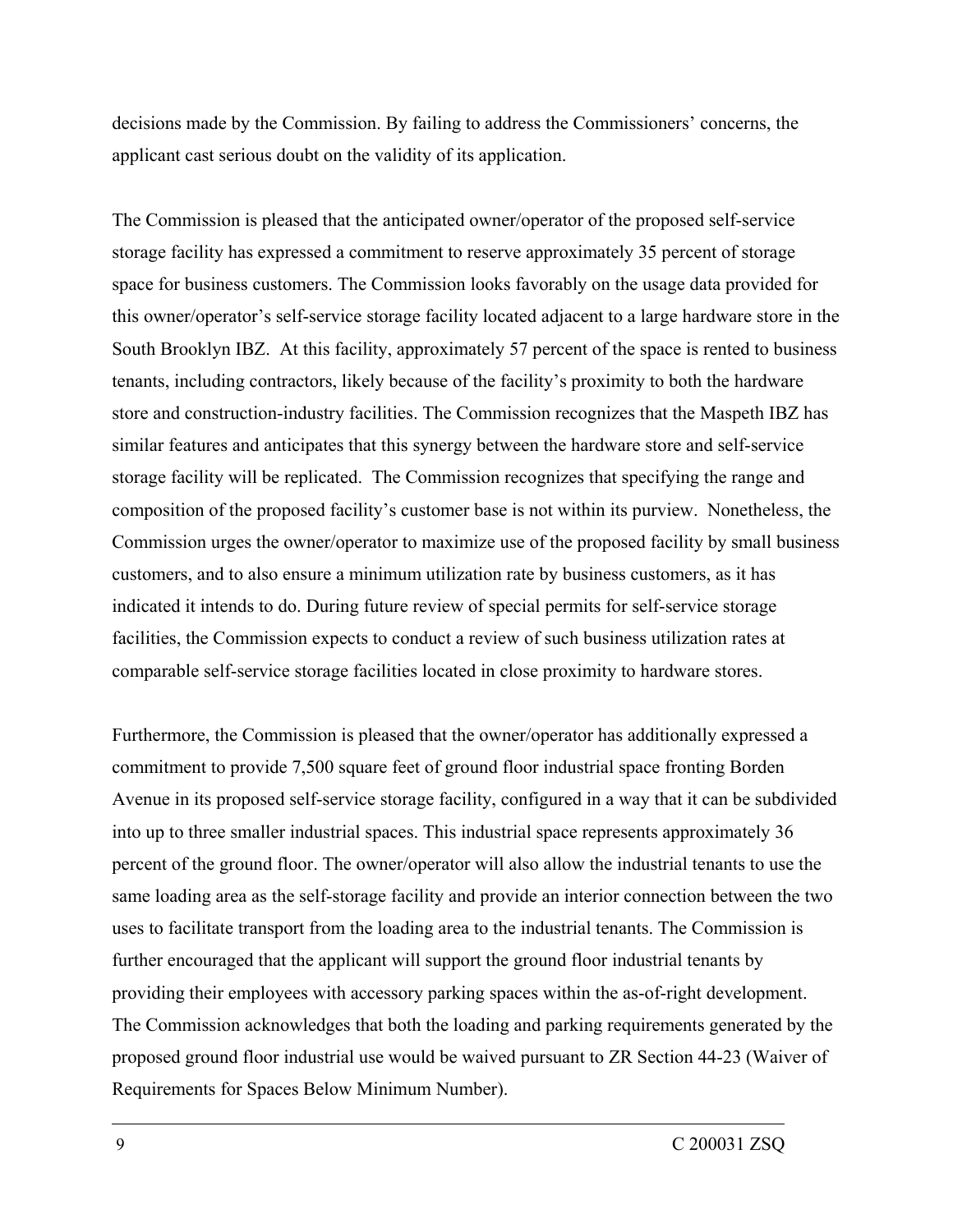Throughout the course of the review of the original text amendment (N 170425A ZRY) establishing the self-service storage special permit, the Commission articulated that the special permit should not serve to encourage self-service storage facilities to locate closer to residential areas. The boundary of the Maspeth IBZ, established in 2006, is a half-block to the east of the site, and one block to the south. Portions of M1-1 and M1-1D zoning districts, mapped immediately adjacent to the IBZ, both allow self-service storage facilities as-of-right. These areas are both closer to an established residential neighborhood to the east of the project area. The Commission recognizes that preventing the siting of a self-storage facility at this location could have the undesired effect of encouraging the siting of a self-service storage facility, serving the adjacent large hardware store and the neighborhood in general, in a less appropriate location.

The Commission notes that the Administration's *New York Works* plan identified food production, warehousing and distribution as important and active industrial sectors. The area surrounding the proposed self-storage facility has experienced an increase in the number of distribution and logistics facilities, in addition to the existing smaller food and manufacturing and distribution companies in the area. Food distribution is one of the sectors utilizing these new facilities. There are of course many other significant segments of the industrial sector. This includes construction, which remains a leading sector in the Maspeth IBZ, and is expected to be served by the proposed hardware and building supply store, as well as the self-service storage facility.

In addition, there has been only nominal development in the area, mostly at a single story, in the past two decades. The Commission observes that the amount of storage space anticipated to be used by small businesses represents more space than would be contained by a one-story warehouse on the subject property. The Commission also recognizes that the configuration of the zoning lot makes the self-service storage facility an appropriate complementary use to the asof-right hardware and building supply store. The Commission views the hardware store as a harmonious use in the IBZ that supports small businesses, especially in the construction sector.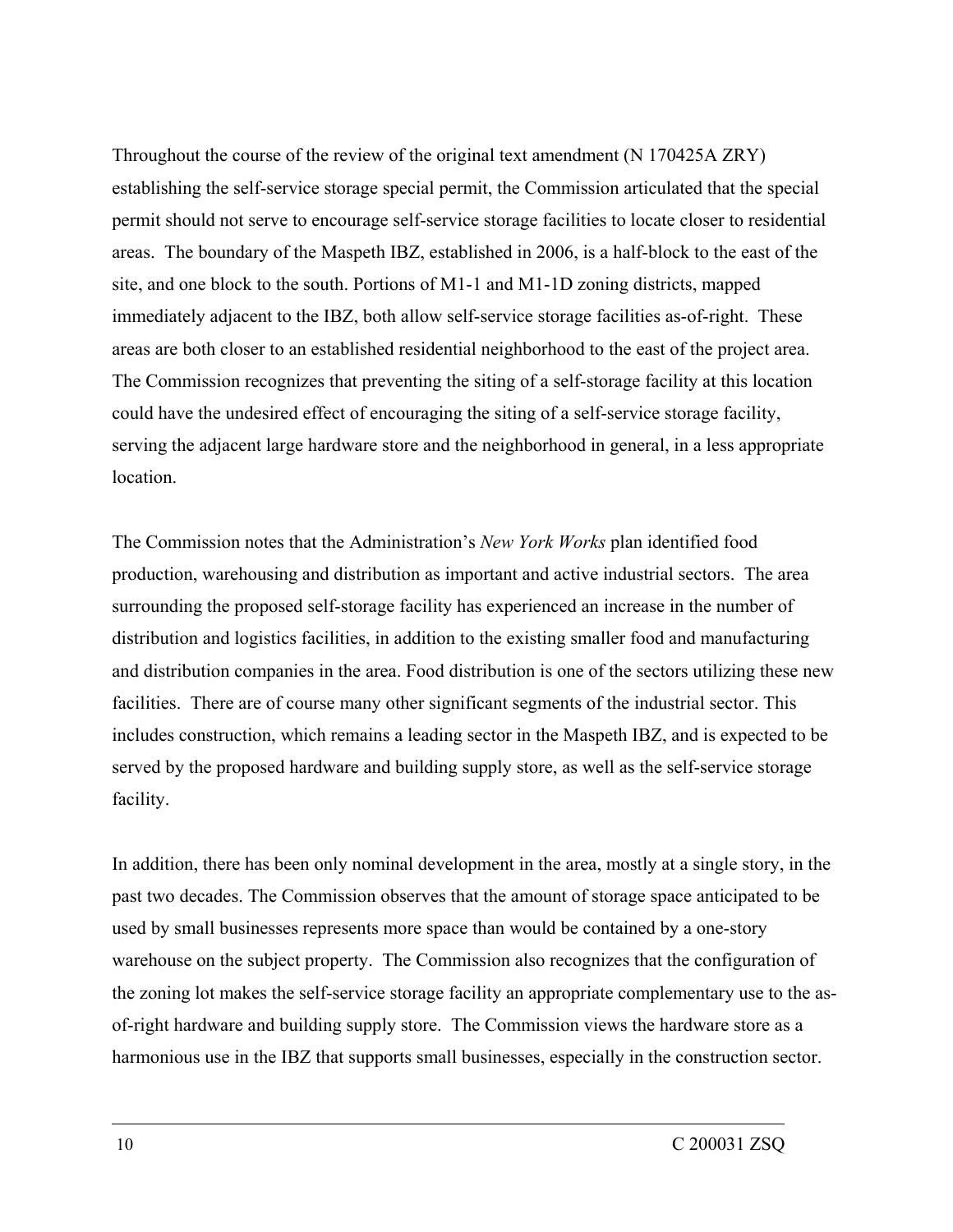The Commission recognizes that the anticipated support to small businesses, including the construction industry, is consistent with the economic development objectives of the City for the designated area in which the self-service storage facility seeks to be located. Additionally, the Commission notes that the area surrounding the project area is currently not well-served by existing self-service storage facilities. The surrounding area does not contain any other selfservice storage facility and the nearest facility in Queens Community District 2 is located over a mile and a half away in Long Island City. The proposed action will not result in self-service storage facilities occupying a significant amount of land within the IBZ.

The Commission notes that the first self-service storage special permit granted by the Commission (C 190458 ZSQ) facilitated a development that supported the needs of the logistics and distribution industry due to its proximity to JFK Airport. The subject application proposes to also serve the needs of the construction industry, which has a significant presence in the surrounding area.

The Commission notes that although the proposed self-service storage facility could be utilized by business owners, including those in the construction sector, self-service storage facilities themselves generate few jobs. The Commission notes that the project area is in proximity to several arterial highways, truck routes, and service roads that are appropriate for access to the proposed development away from residential streets. The Queens Midtown Expressway, Maurice Avenue and 58th Street are all designated truck routes.

The Commission notes that Maspeth has experienced a proliferation of distribution and logistics facilities that rely on access to the city's freight transportation system. The proximity of the project area to designated truck routes makes the site well suited to serve the transportation needs of these distribution and logistical uses. The Commission also recognizes that this proximity was an important factor in the applicant's desire to develop the large hardware store. The Commission notes that the zoning lot was configured to fit the large hardware store and observes that, were the subject application to not include the hardware store, the Commission's evaluation would be less favorable.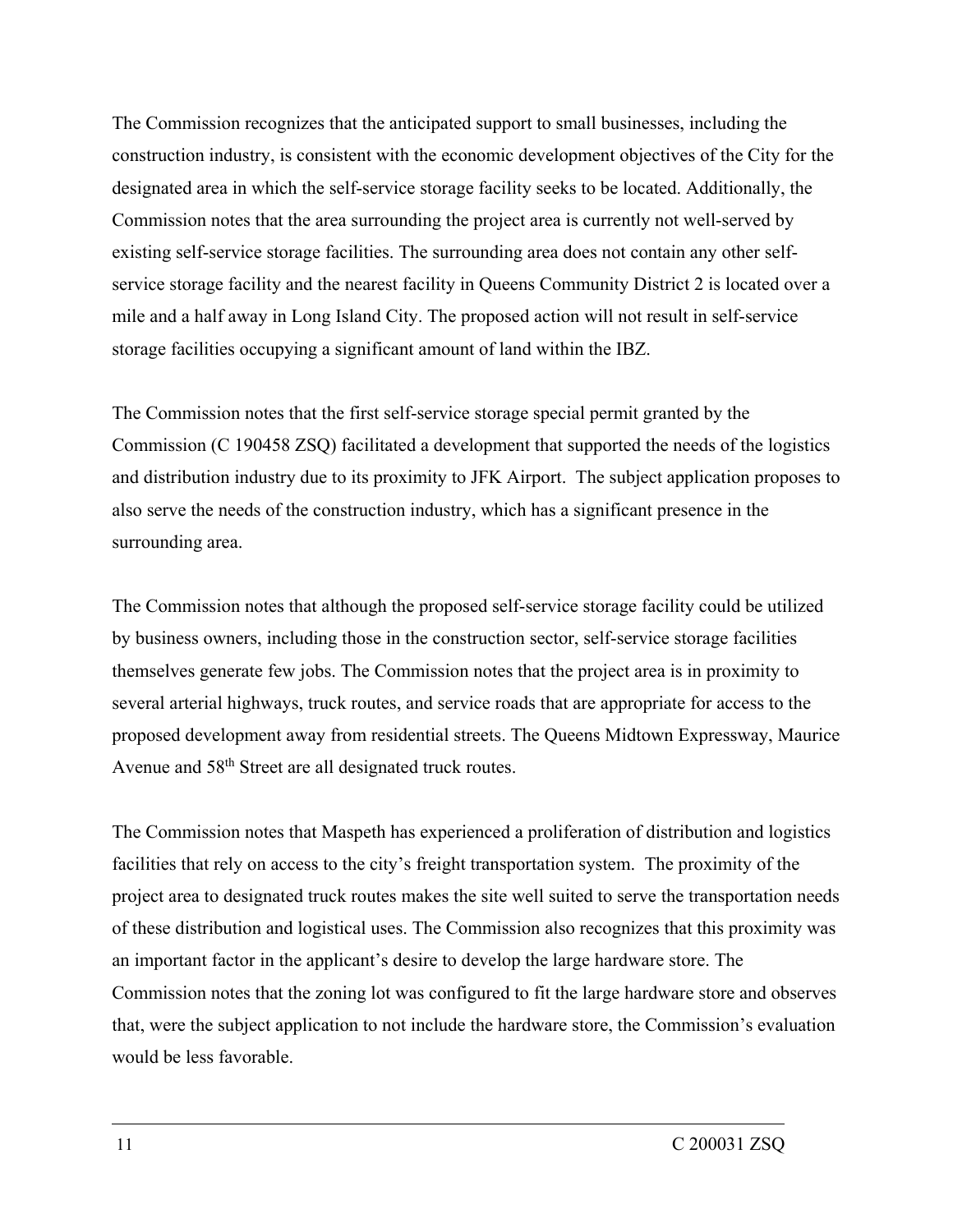Given the breadth of the considerations, they ultimately serve to aid the Commission in making the finding required under the special permit that the site is appropriate for the proposed selfservice storage use.

### **FINDINGS**

The City Planning Commission hereby finds that the zoning lot is appropriate for such selfservice storage facility use, based on the land use characteristics of the proposed zoning lot and the surrounding area pursuant to Section 74-932 of the Zoning Resolution.

### **RESOLUTION**

**RESOLVED**, that the City Planning Commission finds that the action described herein will have no significant impact on the quality of the environment; and be it further

**RESOLVED**, by the City Planning Commission, pursuant to Sections 197-c and 200 of the New York City Charter, that based on the environmental determination and the consideration and findings described in this report, the application (C 200031 ZSQ) submitted by Home Depot U.S.A., Inc pursuant to Sections 197-c and 201 of the New York City Charter for the grant of a special permit pursuant to Section 74-932 of the Zoning Resolution to allow, within a designated area in a Manufacturing District in Subarea 2, as shown on the maps in Appendix J (Designated Areas Within Manufacturing Districts), the development of a self-service storage facility (Use Group 16D) not permitted pursuant to the provisions of Section 42-121 (Use Group 16D selfservice storage facilities), on property located at 59-20 Borden Avenue (Block 2657, Lot 50), in an M1-1 District, Borough of Queens, Community District 2, is approved subject to the following terms and conditions:

1. The property that is the subject of this application (C 200031 ZSQ) shall be developed in size and arrangement substantially in accordance with the dimensions, specifications and zoning computations indicated on the following approved plans, prepared by GreenbergFarrow, filed with this application and incorporated in this resolution:

### **Dwg. No. Title Last Date Revised**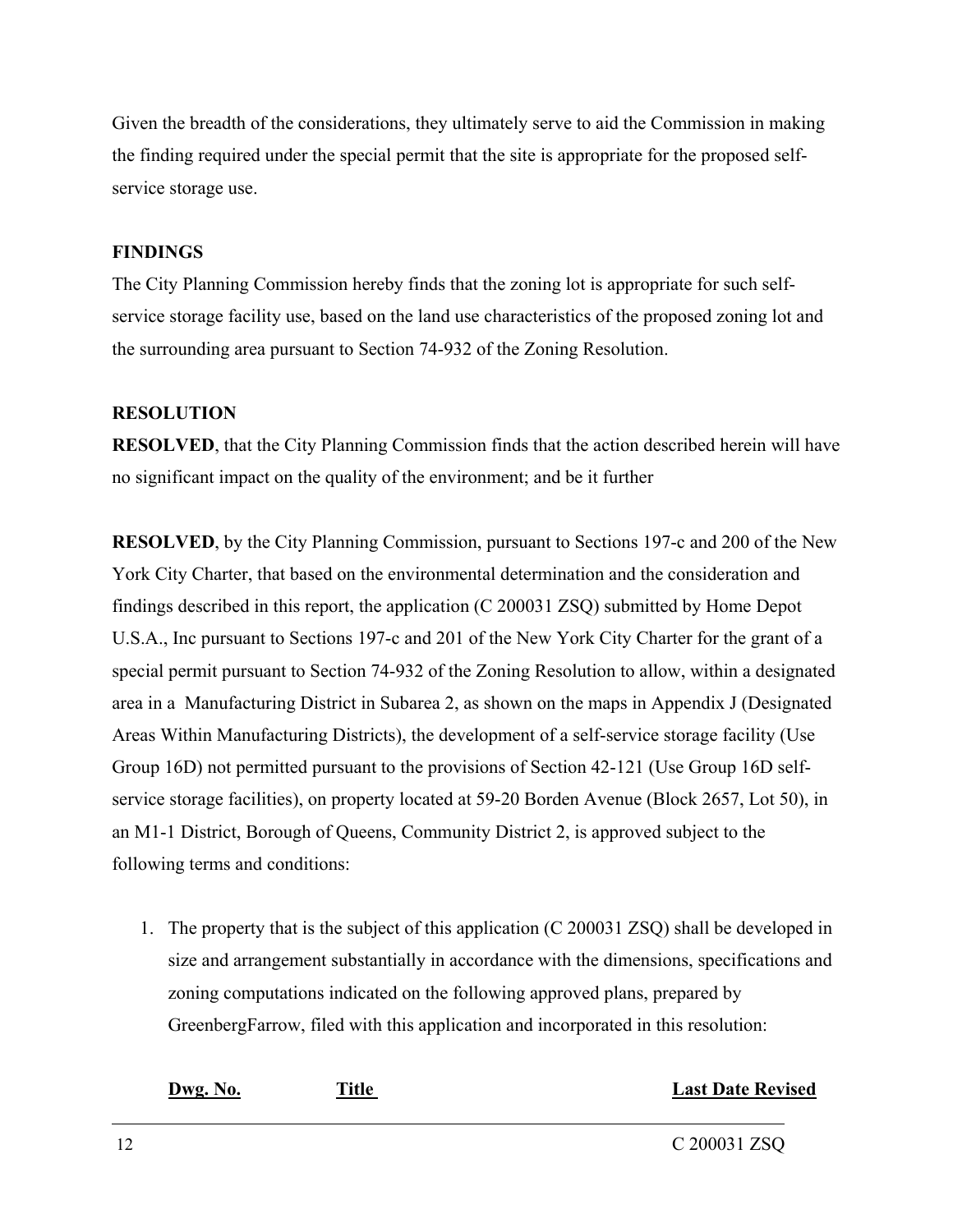| Z-001.00     | Zoning Analysis                          | 09/10/2020 |
|--------------|------------------------------------------|------------|
| $Z - 002.00$ | Zoning Lot Site Plan                     | 09/10/2020 |
| $Z - 003.00$ | Enlarged Site Plan and Ground Floor Plan | 09/10/2020 |
| $Z - 004.00$ | <b>Upper Floor Plans</b>                 | 09/10/2020 |
| $Z - 005.00$ | Elevations                               | 09/10/2020 |
| $Z - 006.00$ | Sections                                 | 09/10/2020 |

- 2. Such development shall conform to all applicable provisions of the Zoning Resolution. All zoning computations are subject to verification and approval by the New York City Department of Buildings.
- 3. Such development shall conform to all applicable laws and regulations relating to its construction, operation and maintenance.
- 4. All leases, subleases, or other agreements for use or occupancy of space at the subject property shall give actual notice of this special permit to the lessee, sublessee or occupant.
- 5. Upon failure of any party having any right, title or interest in the property that is the subject of this application, or the failure of any heir, successor, assign, or legal representative of such party, to observe any of the covenants, restrictions, agreements, terms or conditions of this resolution whose provisions shall constitute conditions of the special permit hereby granted, the City Planning Commission may, without the consent of any other party, revoke any portion of or all of said special permit. Such power of revocation shall be in addition to and not limited to any other powers of the City Planning Commission, or of any other agency of government, or any private person or entity. Any such failure as stated above, or any alteration in the development that is the subject of this application that departs from any of the conditions listed above, is grounds for the City Planning Commission or the City Council, as applicable, to disapprove any application for modification, cancellation or amendment of the special permit hereby granted.
- 6. Neither the City of New York nor its employees or agents shall have any liability for money damages by reason of the city's or such employee's or agent's failure to act in accordance with the provisions of this special permit.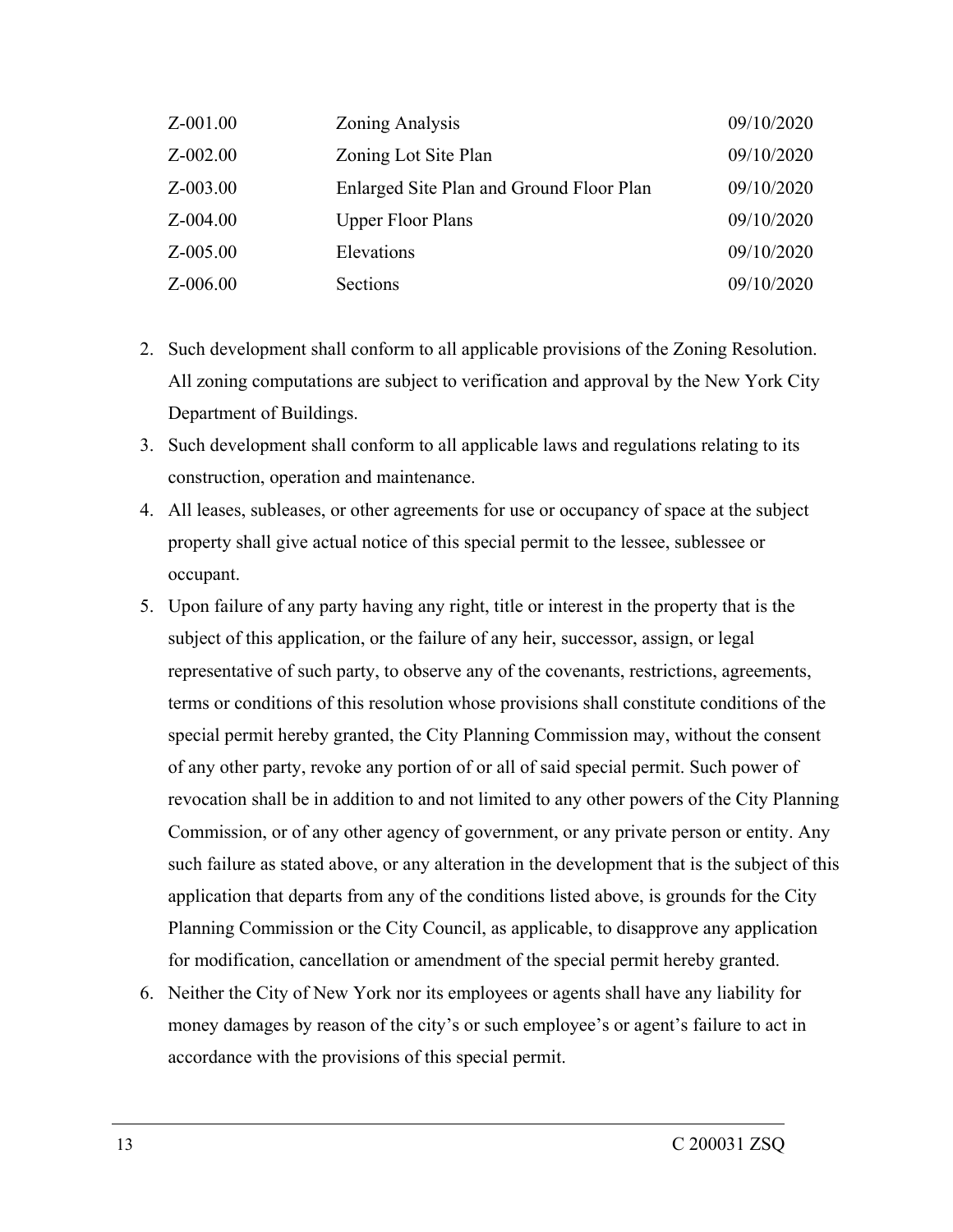The above resolution (C 200031 ZSQ), duly adopted by the City Planning Commission on November 4, 2020 (Calendar No. 13) is filed with the Office of the Speaker, City Council, and the Borough President in accordance with the requirements of Section 197-d of the New York City Charter.

**MARISA LAGO,** *Chair* **KENNETH J. KNUCKLES, Esq.,** *Vice-Chairman* **DAVID J. BURNEY, ALLEN P. CAPPELLI, Esq., ALFRED C. CERULLO, III, JOSEPH I. DOUEK, RICHARD W. EADDY, HOPE KNIGHT, ANNA HAYES LEVIN, ORLANDO MARIN, RAJ RAMPERSHAD** *Commissioners*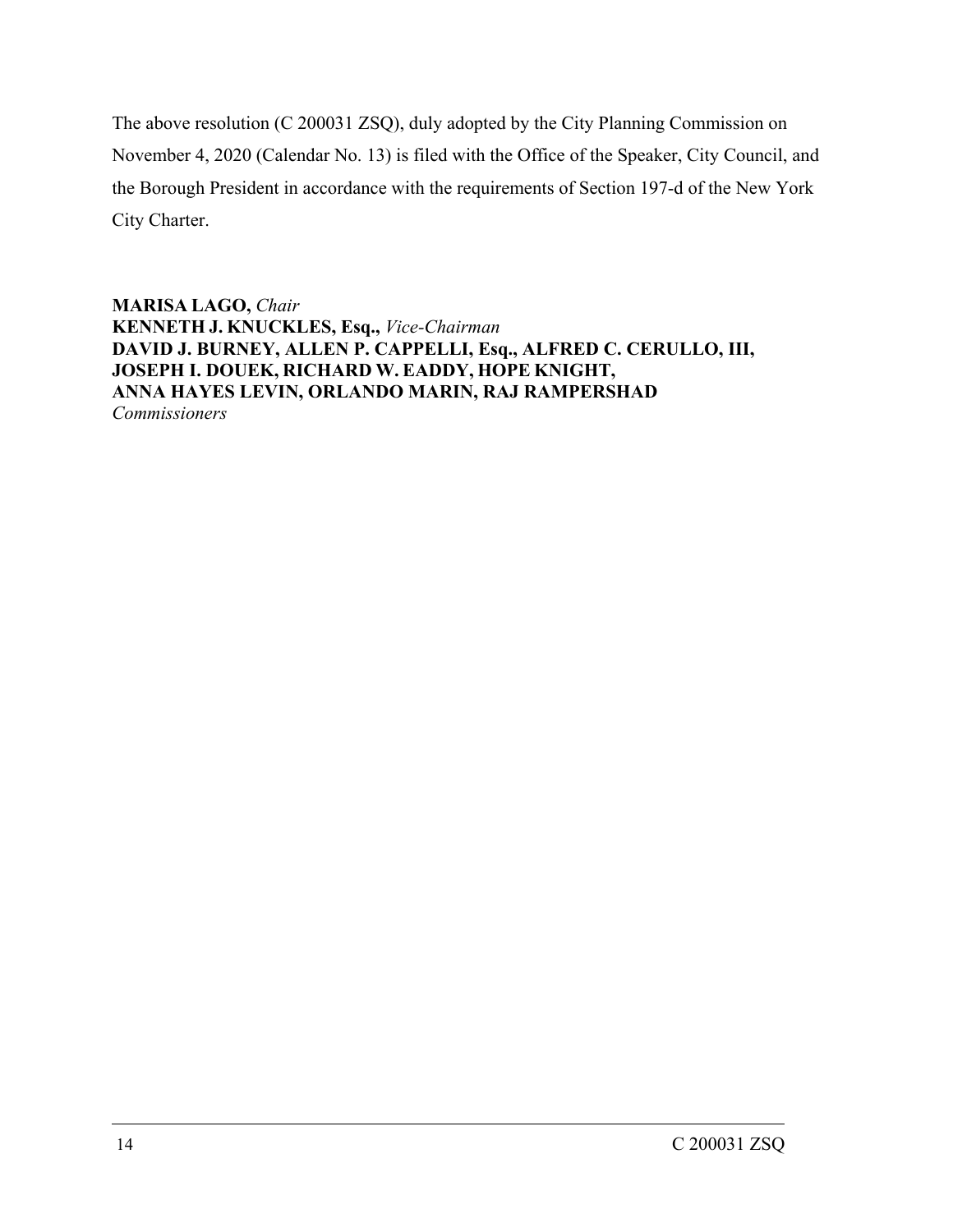

Application #: C 200031 ZSQ

### Project Name: 59-02 Borden Avenue Self- Storage

 $\ddot{\ddot{\cdot}}$ 

CEQR Number: 19DCP219Q

Borough(s): Queens

Community District Number(s): 02

Please use the above application number on all correspondence concerning this application.

## **SUBMISSION INSTRUCTIONS**

- 1. Complete this form and return to the Department of City Plarining by one of the following options: EMAIL (recommended): Send email to CalendarOffice@planning.nyc.gov and include the following subject line:
	- (CB or BP) Recommendation + (6-digit application number), e.g., "CB Recommendation #C100000ZSQ."<br>-MAIL: Calendar Information Officer City Planning Commission, 120 Broadway, 31st Floor, New York, NY 10271
	- FAX: to (212) 720-3488 and note "Attention of the Calendar Office'
- Send one copy of the completed form with any attachments to the applicant's representative at the address listed below.  $2.$ one copy to the Borough President, and one copy to the Borough Board, when applicable.

#### **Docket Description:**

IN THE MATTER OF an application submitted by Home Depot U.S.A., Inc pursuant to Sections 197-c and 201 of the New York City Charter for the grant of a special permit pursuant to Section 74-932 of the Zoning Resolution to allow, within a designated area in a Manufacturing District in Subarea 2, as shown on the maps in Appendix J (Designated Areas Within Manufacturing Districts), the development of a self-service storage facility (Use Group 16D) not permitted pursuant to the provisions of Section 42-121 (Use Group 16D self-service storage facilities), within a proposed 6-story building, on property located at 59-02 Borden Avenue (Block 2657, Lot 40), in an M1-1 District, Borough of Queens, Community District 2.

Plans for this proposal are on file with the City Planning Commission and may be seen at 120 Broadway, 31st Floor, New York, N.Y. 10271-0001.

| Applicant(s):                                                                                                | <b>Applicant's Representative:</b>                                                                                                |  |  |
|--------------------------------------------------------------------------------------------------------------|-----------------------------------------------------------------------------------------------------------------------------------|--|--|
| Home Depot U.S.A., Inc.                                                                                      | Eleanore Martins, Esq.                                                                                                            |  |  |
| 2455 Paces Ferry Road                                                                                        | Akerman LLP                                                                                                                       |  |  |
| Atlanta, GA 30339                                                                                            | 666 Fifth Avenue                                                                                                                  |  |  |
|                                                                                                              | New York, NY 10103                                                                                                                |  |  |
| Recommendation submitted by:                                                                                 |                                                                                                                                   |  |  |
| Queens<br><b>Community Board 2</b>                                                                           |                                                                                                                                   |  |  |
| Date of public hearing:<br>Location:                                                                         | Sunnysine Community Serviced<br>43-31 39th Street, Sunnysine Ny                                                                   |  |  |
| 2/6/2020                                                                                                     |                                                                                                                                   |  |  |
| Was a quorum present?<br><b>YES</b>                                                                          | A public hearing requires a quorum of 20% of the appointed members of the board<br>but in no event fewer than seven such members. |  |  |
| Date of Vote:<br>Location:<br>2/6/2020                                                                       | Sunnysise Community Services                                                                                                      |  |  |
| <b>RECOMMENDATION</b>                                                                                        |                                                                                                                                   |  |  |
| Approve                                                                                                      | Approve With Modifications/Conditions                                                                                             |  |  |
| Disapprove                                                                                                   | Disapprove With Modifications/Conditions                                                                                          |  |  |
|                                                                                                              |                                                                                                                                   |  |  |
| Please attach any further explanation of the recommendation on additional sheets, as necessary               |                                                                                                                                   |  |  |
| lease su attached<br>Voting                                                                                  |                                                                                                                                   |  |  |
| # In Favor:<br>$25$ # Against: $\theta$<br># Abstaining:<br>Total members appointed to the board:<br>$\iota$ |                                                                                                                                   |  |  |
| Name of GB/BB officer completing this form<br>Date                                                           |                                                                                                                                   |  |  |
|                                                                                                              |                                                                                                                                   |  |  |
|                                                                                                              |                                                                                                                                   |  |  |
|                                                                                                              |                                                                                                                                   |  |  |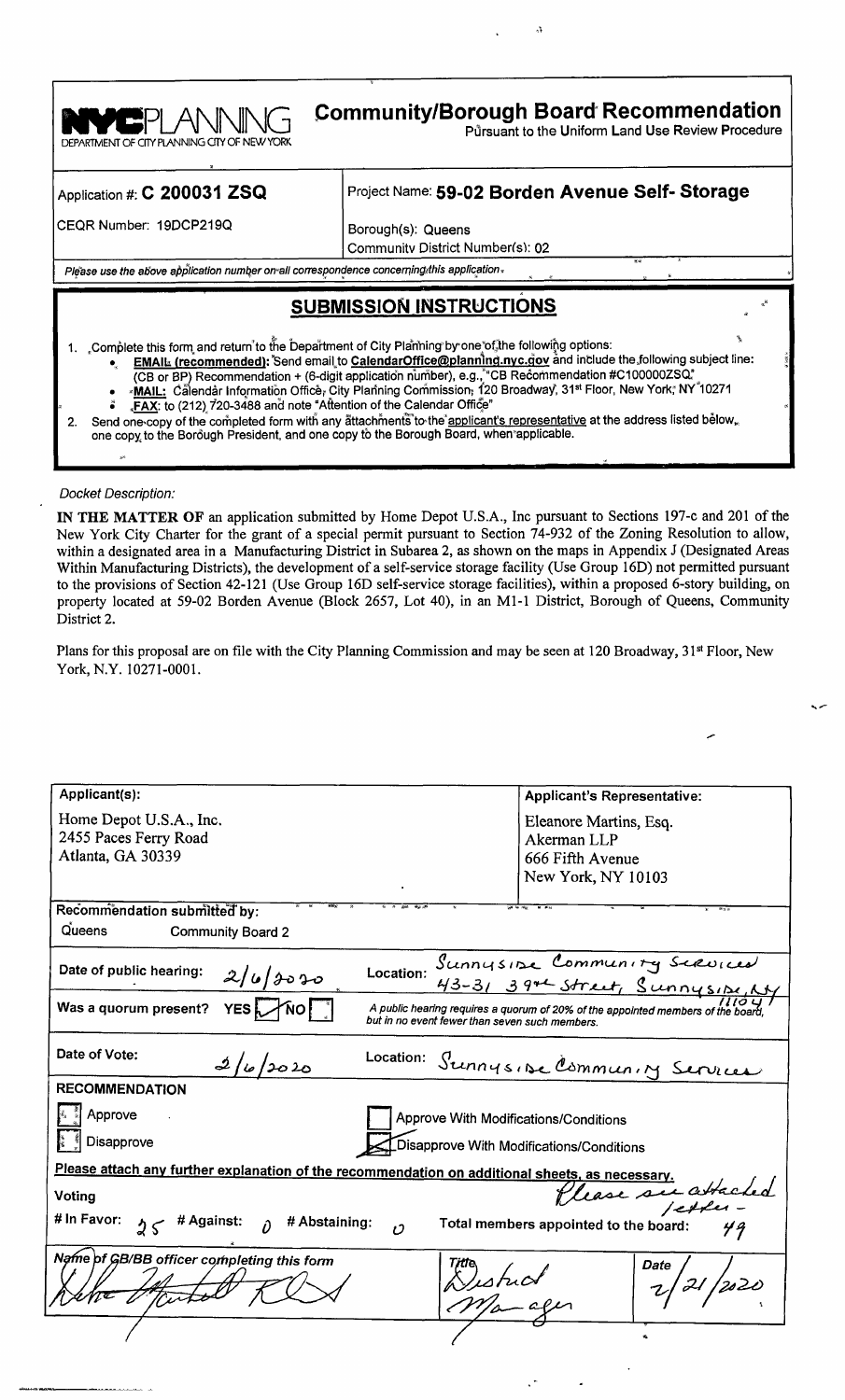

Queens Borough President

February 7, 2020

# **Community Board No. 2**

43-22 50th Street, 2nd Floor Woodside, New York 11377

> $(718) 533 - 8773$ Fax (718) 533-8777 Email  $qn02@cb.nyc.gov$ www.nyc.gov/queenscb2

Denise Keehan-Smith Chairwoman Debra Markell Kleinert **District Manager** 

Ms. Marisa Lago Director **Department of City Planning City Planning Commission Calendar Information Office** 120 Broadway, 31st Floor New York, NY 10271

RE: DCP - ULURP Project Application 59-02 Borden Avenue Self-Storage Application Number: C200031 ZSQ **CEQR 19DCP 219Q** 

Dear Ms. Lago:

On February 6, 2020, Community Board 2 held a public hearing concerning the DCP ULURP Project Application for 59-02 Borden Avenue Self Storage, application number C 200031 ZSQ **CEQR 19DCP219Q.** 

At that meeting, with a quorum present, a motion was made and seconded to oppose the application for the self-storage facility in the Industrial Business Zone (IBZ).

This is the first time that the Community Board has received an application for a self-storage facility in the IBZ since the law was adopted. The site is owned by Home Depot, which in addition to applying to modify the zoning for the self-storage facility, is constructing a new Home Depot and two commercial buildings on the overall site. The developer indicated that the proposed commercial site is not being developed for industrial/manufacturing uses.

This location for the self-storage facility does not:

meet the economic development objectives of the IBZ to preserve industrial jobs in designated area.

To quote DCP's overview of the Text Amendment https://www1.nyc.gov/site/planning/plans/selfstorage-special-permit-ibz/self-storage-special-permit-ibz.page, "November 2015, Mayor de Blasio announced a 10-point Industrial Action Plan, which aims to strengthen core industrial areas, invest in

"Serving the Communities of Long Island City, Sunnyside, Woodside and Maspeth"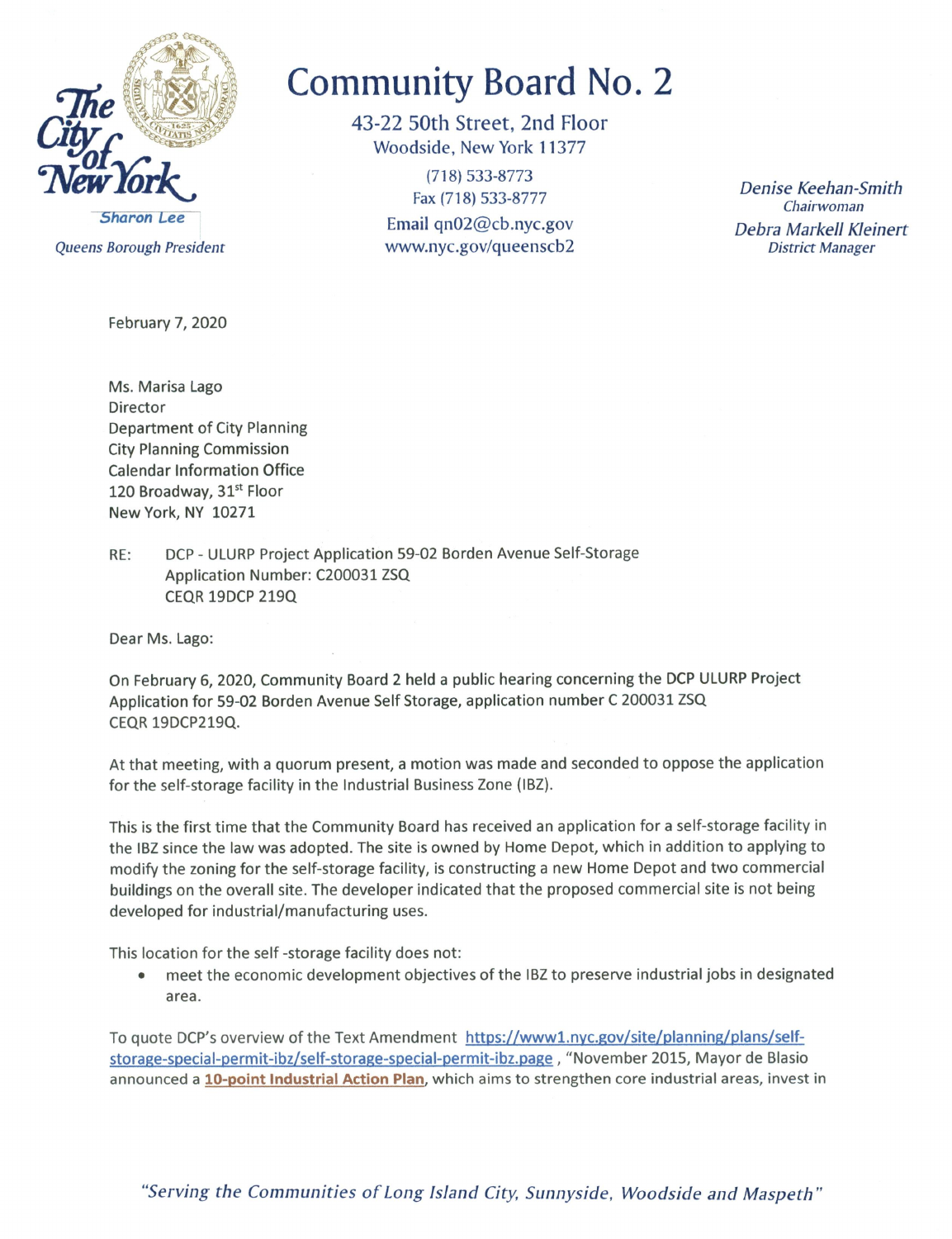industrial and manufacturing businesses, and advance industrial-sector training and workforce development opportunities for New Yorkers."

"The unregulated development of self-storage in IBZs detracts from the City's vision and goals for these active industrial areas. Self-storage facilities are seen as a low job-generating use that primarily serves household rather than business needs. They are typically developed on large sites near Designated Truck Routes – sites, which are in limited supply and could potentially provide future siting opportunities for industrial, more job-intensive businesses. Given the City's numerous measures to support industrial businesses in IBZs and the fact that industrial employment has been growing in these areas since 2010, it is crucial to secure the future availability of sites in IBZs for businesses in industries such as distribution, construction, wholesale, logistics, transportation, film production, manufacturing and utilities."

The Community Board proposed that the Applicant develop the two proposed commercial buildings adjacent to the self-storage facility for industrial/manufacturing uses consistent with the Industrial Business Zone (IBZ) so as to, at the very least, support and sustain the stated uses of the IBZ.

The vote was 25 in favor to oppose the application with none opposed, and no abstentions with the Chairwoman of Community Board 2 present and not voting.

If you have any questions, please feel free to contact Community Board 2.

Sincerely.

**District Manager** 

#### DMK/mag

cc: Honorable Alexandria Ocasio-Cortez, US Congress Honorable Carolyn B. Maloney, US Congress Honorable Grace Meng, US Congress Honorable Nydia M. Velazquez, US Congress Honorable Michael Gianaris, NY State Senate Honorable Brian Barnwell, NYS Assembly Honorable Michael DenDekker, NYS Assembly Honorable Catherine T. Nolan, NYS Assembly Honorable Robert Holden, NYC Council Member Honorable Jimmy Van Bramer NYC Council Member Honorable Daniel Dromm, NYC Council Member Honorable Sharon Lee, Queens Borough President Irving Pov. Queens Borough President's Office John Young, Department of City Planning Alexis Wheeler, Department of City Planning John Perricone, Queens Borough President's Office Denise Keehan-Smith, Chairwoman, CB 2 Lisa Deller, Chair, Land Use Committee Eleanora Martins, Esq. Steven Sinacori, Ackerman LLP

DCP ULURP Project Application - 59-02 Borden Avenue Self Storage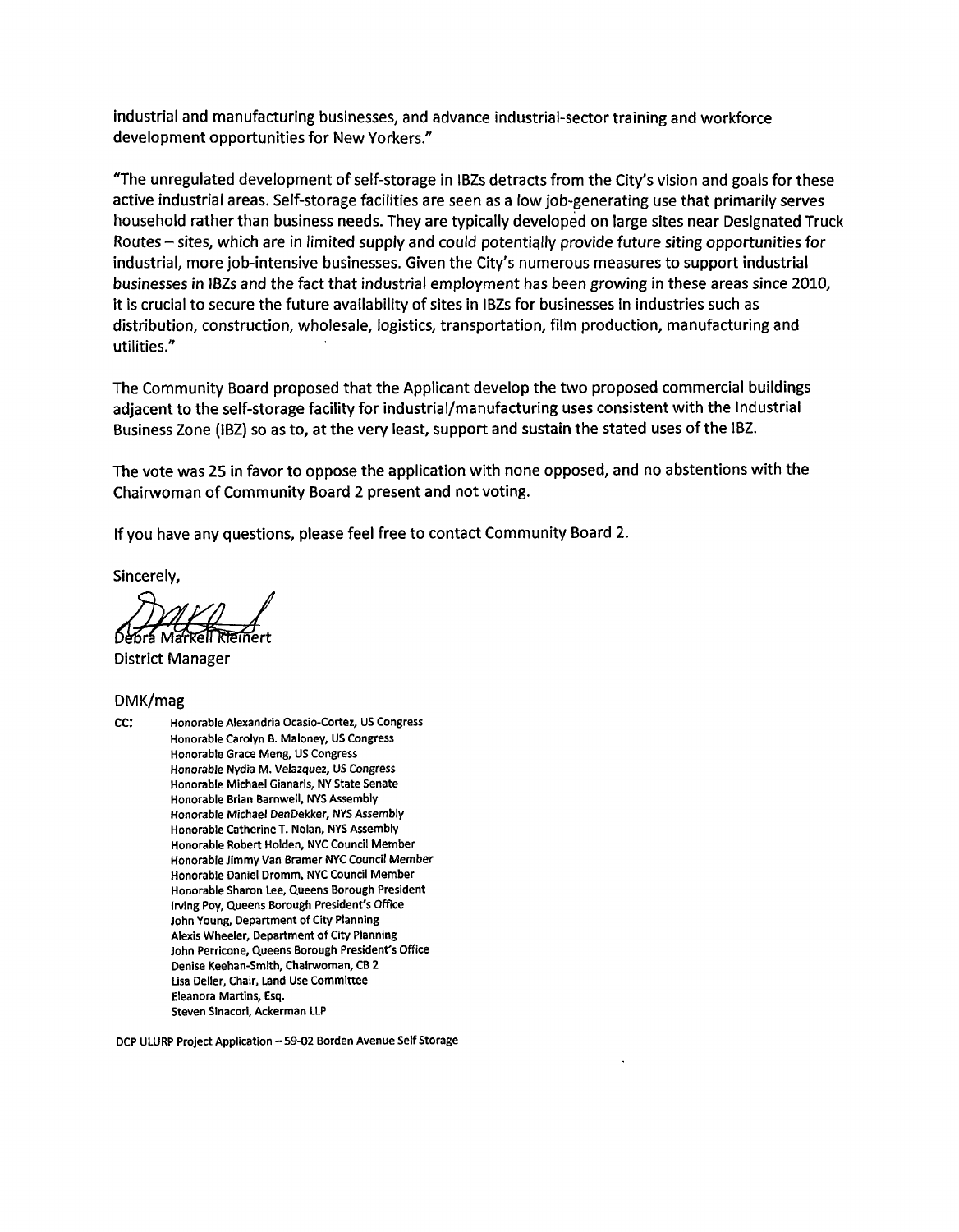## **Queens Borough President Recommendation**

### APPLICATION: ULURP #200031 ZSQ

#### **COMMUNITY BOARD: Q02**

#### DOCKET DESCRIPTION

IN THE MATTER OF an application submitted by Akerman LLP on behalf of Home Depot U.S.A., Inc., pursuant to Section 197-c and 201 of the New York City Charter, for the grant of a special permit pursuant to ZR Sections 42-121 and 74-932 to allow within a designated area in Subarea 2 as shown on Appendix J of the Zoning Resolution the development of a self-storage facility (Use Group 16D) in an M1-1 District, located at 59-02 Borden Avenue, Block 2657, Lot 40, Zoning Map 13-c, Maspeth, Borough of Queens.

#### PUBLIC HEARING

A Public Hearing was held at Queens Borough Hall in the Borough President's Conference Room at 120-55 Queens Boulevard on Thursday, March 12, 2020 at 10:30 A.M. pursuant to Section 82(5) of the New York City Charter and was duly advertised in the manner specified in Section 197-c (i) of the New York City Charter. The applicant made a presentation. There were five (5) speakers in favor with five (5) speakers against. The hearing was closed.

#### **CONSIDERATION**

Subsequent to a review of the application and consideration of testimony received at the public hearing, the following issues and impacts have been identified:

- The applicant is requesting a Special Permit to allow a self-storage facility in an Industrial Business  $\circ$ Zone. The proposed self-storage facility would be a six-story, approximately 135,000 SF built on an approximately 97' X 307' (29,779 SF) site fronting on Borden Avenue on the northern portion of the lot;
- The proposed self-storage facility would be part of an otherwise as-of-right development featuring a  $\circ$ Home Depot store and two other commercial retail buildings. The Home Depot is proposed as a onestory, approximately 134,000 SF building on the western portion of the lot, adjoining the self-storage facility. The two 1-story commercial retail buildings, 8,220 and 12,400 SF respectively, will be located on the eastern portion of the lot, fronting on Maurice Avenue. There will be 520 parking spaces allocated at grade next to the self-storage facility and the Home Depot, as well as on the Home Depot rooftop. All traffic for the Development Site would enter and exit from Borden Avenue. The applicant states that small contractors without warehouses or storage yards would be able to purchase supplies and materials from Home Depot and then store those supplies and materials in the adjacent selfstorage facility;
- The development site (Block 2657, Lot 40) is a 316,200-SF irregularly shaped lot in an M1-1 District. The current site is developed with a 202,050-SF vacant, one- and two-story manufacturing building, situated in the center of the lot. The existing building is a former Coca-Cola warehouse and bottling facility;
- The Queens Midtown/Long Island Expressway overpass (along Borden Avenue, which acts as a service road), Mt. Zion and Calvary Cemeteries are located north and northwest of the site. There are R-4 zoned residential properties approximately 800 feet to the east. The site is in the Maspeth Industrial Business Zone (IBZ), which is characterized by other manufacturing businesses such as prepared food, soft drinks, and the production of metal and steel goods. Two bus routes (Q39 and Q67) make stops along Maurice Ave and Borden Ave respectively;
- Created in 2006, IBZs offer manufacturing businesses tax credits as part of an effort to stabilize and reserve space for industrial economic development in specific districts. In 2017, the Self-Storage Text Amendment was adopted, creating the self-storage special permit regulating the use to preserve manufacturing space in the IBZs;
- The applicant states the proposed self-storage facility is part of a larger development on the site that  $\alpha$ would meet the findings necessary to grant the special permit in alignment with the economic purposes of the IBZ for the following reasons: real estate transactions in Maspeth demonstrate a lessened demand for traditional manufacturing uses, the opening of a Home Depot on the site will create 400 to 500 jobs in accordance with the IBZ's economic development objectives; the facility footprint would be less than a traditional manufacturing building; narrower side streets around the development site make it ill-suited for large truck traffic; the site is over a mile from the nearest subway station, which makes the location less desirable for manufacturing employees; and the applicant states there is no other self-storage facility within a quarter-mile of the surrounding area;